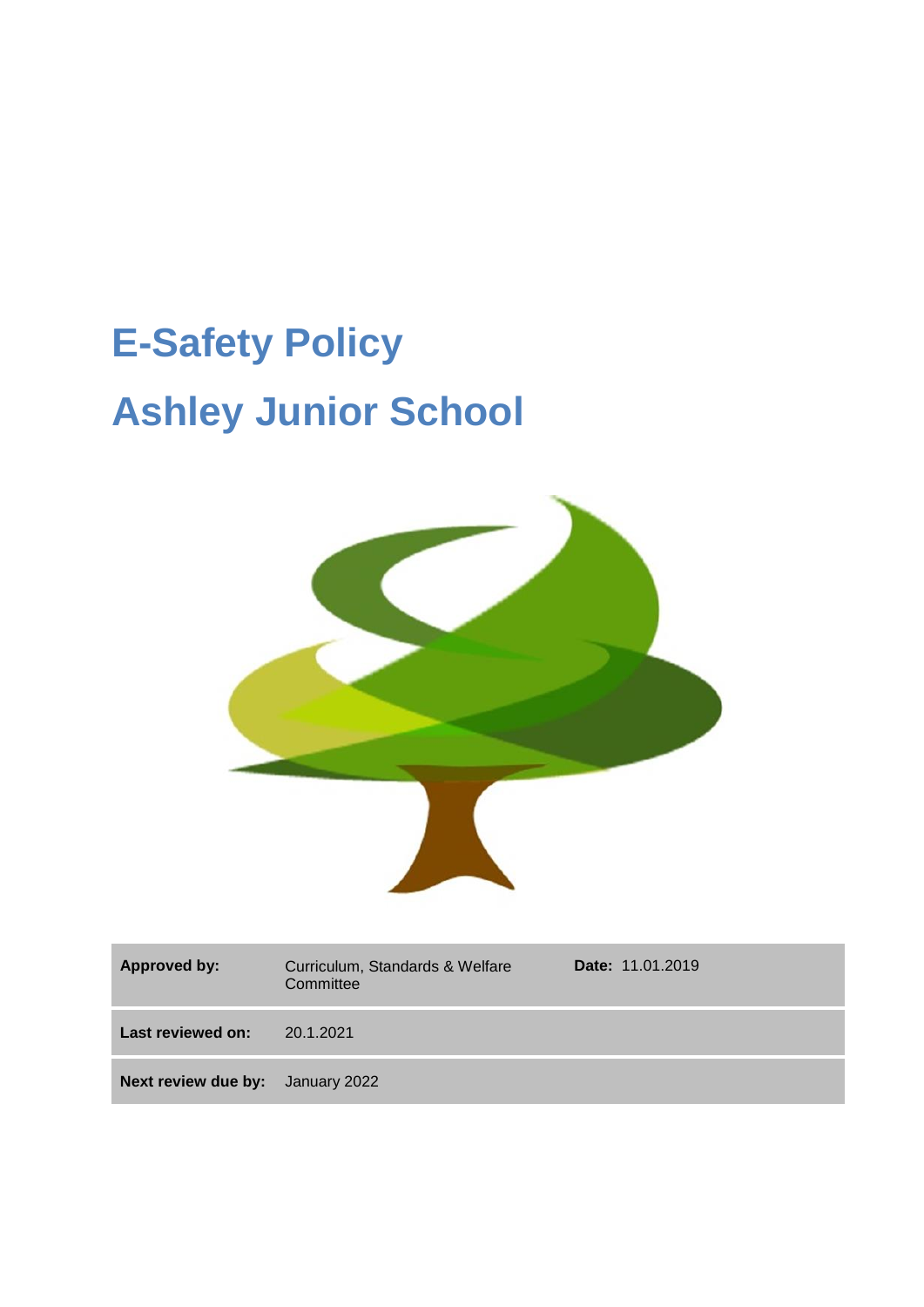# **Ashley Junior School E-Safety Policy**

# **Introduction**

E-safety encompasses Internet technologies and electronic communications such as mobile phones as well as collaboration tools and personal publishing. It highlights the need to educate pupils about the benefits and risks of using technology and provides safeguards and awareness for users to enable them to control their online experience.

The school's e-safety policy operates in conjunction with other policies including:

- Behaviour
- Anti-Bullying
- Data Protection
- Health and safety

It is also a key element of the school's PREVENT Duty and trained staff have considered this policy and its links to anti-radicalisation of all types.

E-safety depends on effective practice at a number of levels:

- Responsible ICT use by staff and students; encouraged by education and made explicit through published policies.
- Sound implementation of e-safety policy in both administration and curriculum, including secure school network design and use.
- Safe and secure broadband, including the effective management of filtering systems.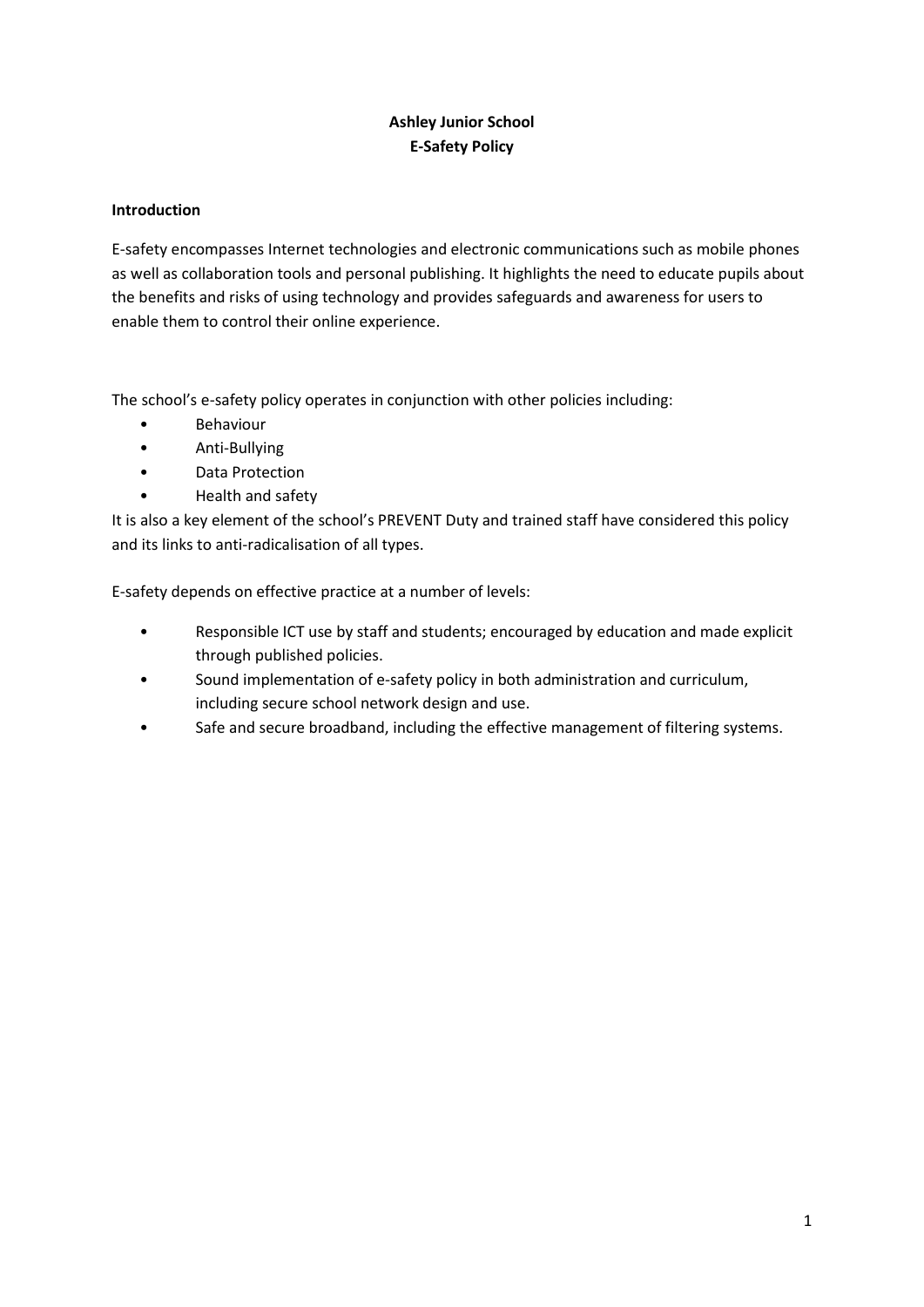| Page              | <b>Content</b>                                         |
|-------------------|--------------------------------------------------------|
|                   | <b>School Online safety Policy</b>                     |
| 3                 | Why is Internet use important?                         |
|                   | How does Internet use benefit education?               |
|                   | How can Internet use enhance learning?                 |
|                   | Pupils will be taught how to evaluate Internet content |
| 4                 | <b>Managing Internet Access</b>                        |
|                   | Email                                                  |
|                   | <b>Published Content and the School Website</b>        |
|                   | Publishing pupils' images and work                     |
| 5                 | <b>Social Networking</b>                               |
|                   | <b>Filters</b>                                         |
|                   | Videoconferencing                                      |
|                   | Managing emerging technologies                         |
|                   | Prevent Duty and E-safety                              |
| 6                 | <b>Protecting Personal Data</b>                        |
|                   | <b>Authorising Internet Access</b>                     |
|                   | <b>Handling E-safety Complaints</b>                    |
|                   | <b>Communication of Policy - Pupils</b>                |
| $\overline{7}$    | Communication of Policy - Staff                        |
|                   | <b>Communication of Policy - Parents</b>               |
| <b>Appendices</b> |                                                        |
| A                 | Letter to Parents - page 8                             |
| B                 | Staff Information Systems Code of Conduct - page 9     |
| $\mathsf{C}$      | Use of Internet Rules - page 10                        |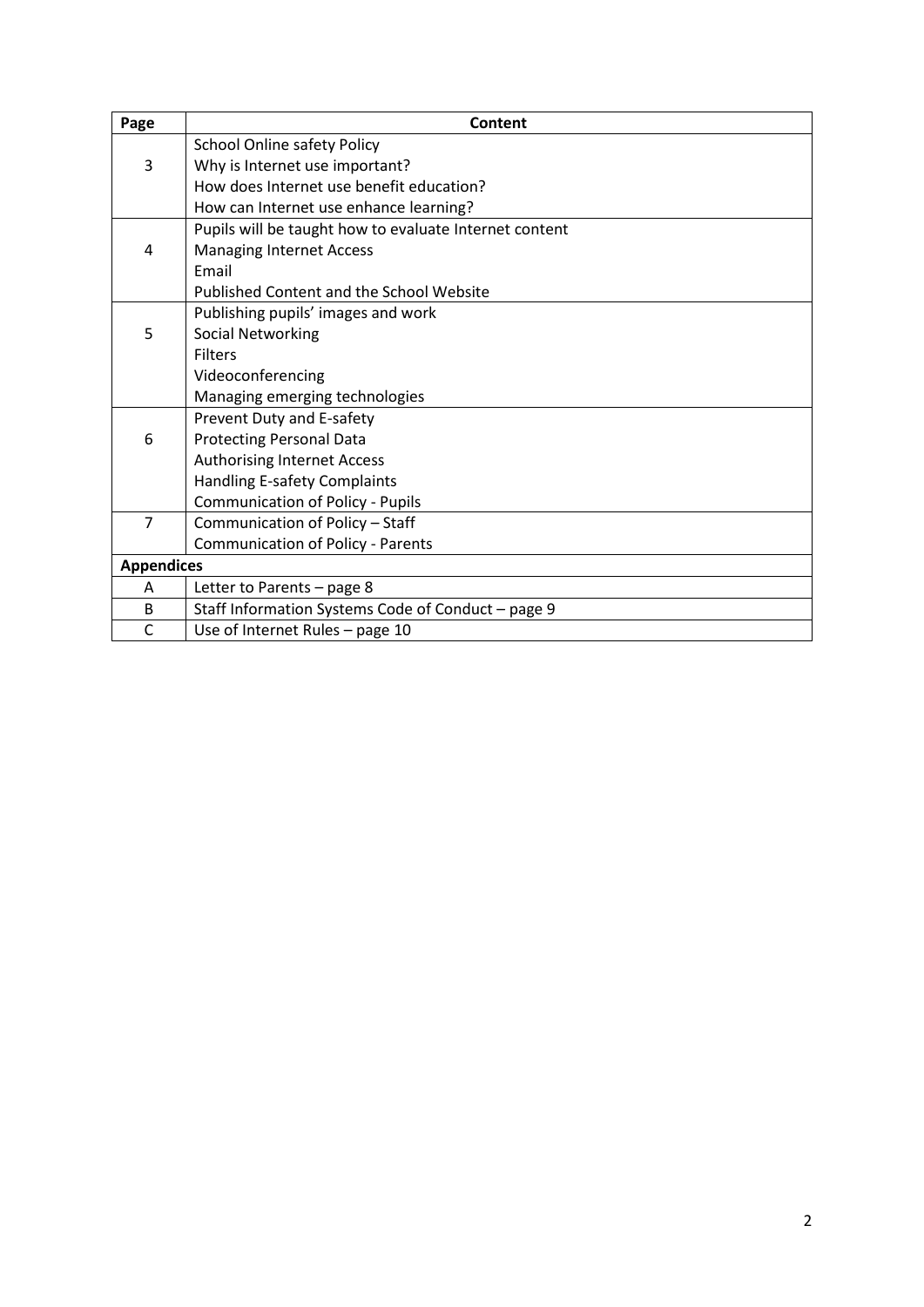# **School E-safety Policy**

- The school's E-safety Leader is the I.T. Manager who will work in close liaison with the DSL (Designated Safeguarding Lead) and the Computing Leader.
- Our E-safety Policy has been agreed by the staff and approved by governors.
- The E-safety Policy will be reviewed annually.

#### **Why is Internet Use Important?**

The purpose of Internet use in school is:

- to raise educational standards
- to promote pupil achievement
- to support the professional work of staff
- to enhance the school's management information and administration systems.

Internet use is part of the statutory curriculum and a necessary tool for learning. It is an essential element in 21st century life for education, business and social interaction. Access to the Internet is therefore an entitlement for pupils who show a responsible and mature approach to its use. Our school has a duty to provide pupils with quality Internet access

Pupils will use the Internet outside school and will need to learn how to evaluate Internet information and to take care of their own safety and security.

#### **How does Internet Use Benefit Education?**

Benefits of using the Internet in education include:

- access to world-wide educational resources including museums and art galleries;
- educational and cultural exchanges between pupils world-wide;
- access to experts in many fields for pupils and staff;
- professional development for staff through access to national developments, educational materials and effective curriculum practice;
- collaboration across support services and professional associations;
- improved access to technical support including remote management of
- networks and automatic system updates;
- exchange of curriculum and administration data with the Local Authority and DFE; access to learning wherever and whenever convenient.

#### **How can Internet Use Enhance Learning?**

- The school Internet access will be designed expressly for pupil use and includes filtering appropriate to the age of pupils.
- Pupils will be taught what Internet use is acceptable and what is not and given clear objectives for Internet use.
- Internet access will be planned to enrich and extend learning activities.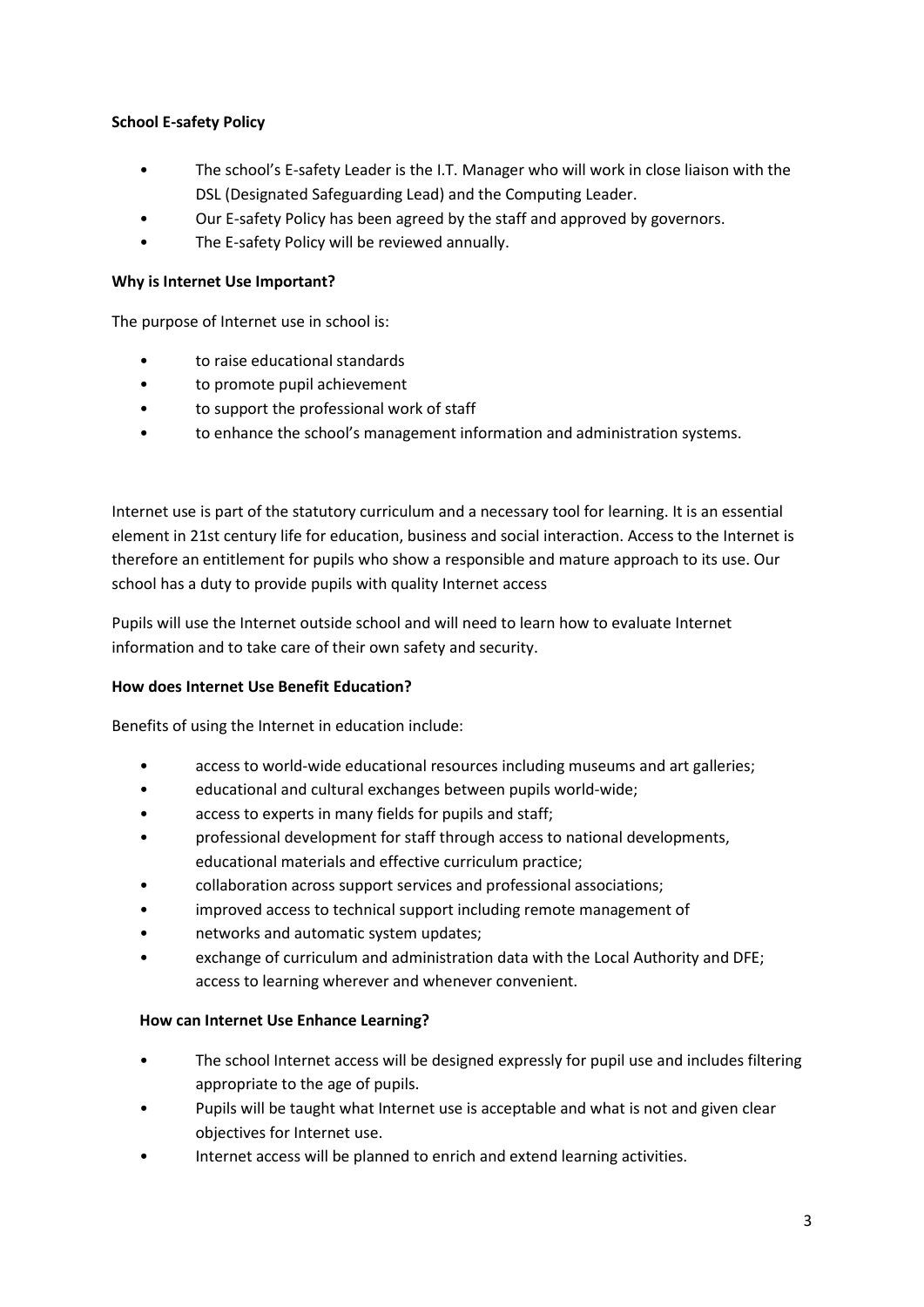- Staff should guide pupils in on-line activities that will support learning with outcomes planned for the pupils' age and maturity.
- Pupils will be educated in the effective use of the Internet in research, including the skills of knowledge location, retrieval and evaluation.
- Pupils will regularly learn about online safety across the computing curriculum, they will participate in externally led workshops on how to make best and safest use of modern technology.

# **Pupils will be taught how to evaluate Internet content**

- If staff or pupils discover unsuitable sites, the URL (address), time, content must be reported to the Local Authority helpdesk via the Online safety coordinator or network manager.
- School will ensure that the use of Internet derived materials by pupils and staff complies with copyright law.
- Pupils should be taught to be critically aware of the materials they are shown and how to validate information before accepting its accuracy.

# **Managing Internet Access**

- The school's information management systems are secured by Hampshire County Council.
- Locally, virus protection will be installed and updated regularly.
- The school uses broadband with appropriate firewall and filters as recommended by HCC.

# **Email**

- Pupils may only use approved e-mail accounts on the school system.
- Pupils must immediately tell a teacher if they receive offensive e-mail.
- Pupils must not reveal personal details of themselves or others in e-mail communication, or arrange to meet anyone without specific permission.
- Whole class or group e-mail addresses should be used in school
- Access in school to external personal e-mail accounts may be blocked.
- E-mail sent to external organisations should be written carefully in the same way as a letter written on school headed paper. The E-safety officer has access to all e-mail correspondence.
- The forwarding of chain letters is not permitted.

# **Published content and the school website**

- The contact details on the Web site should be the school address, e-mail and telephone number. Staff or pupils personal information will not be published.
- The E-safety officer will have overall editorial responsibility and ensure that content is accurate and appropriate.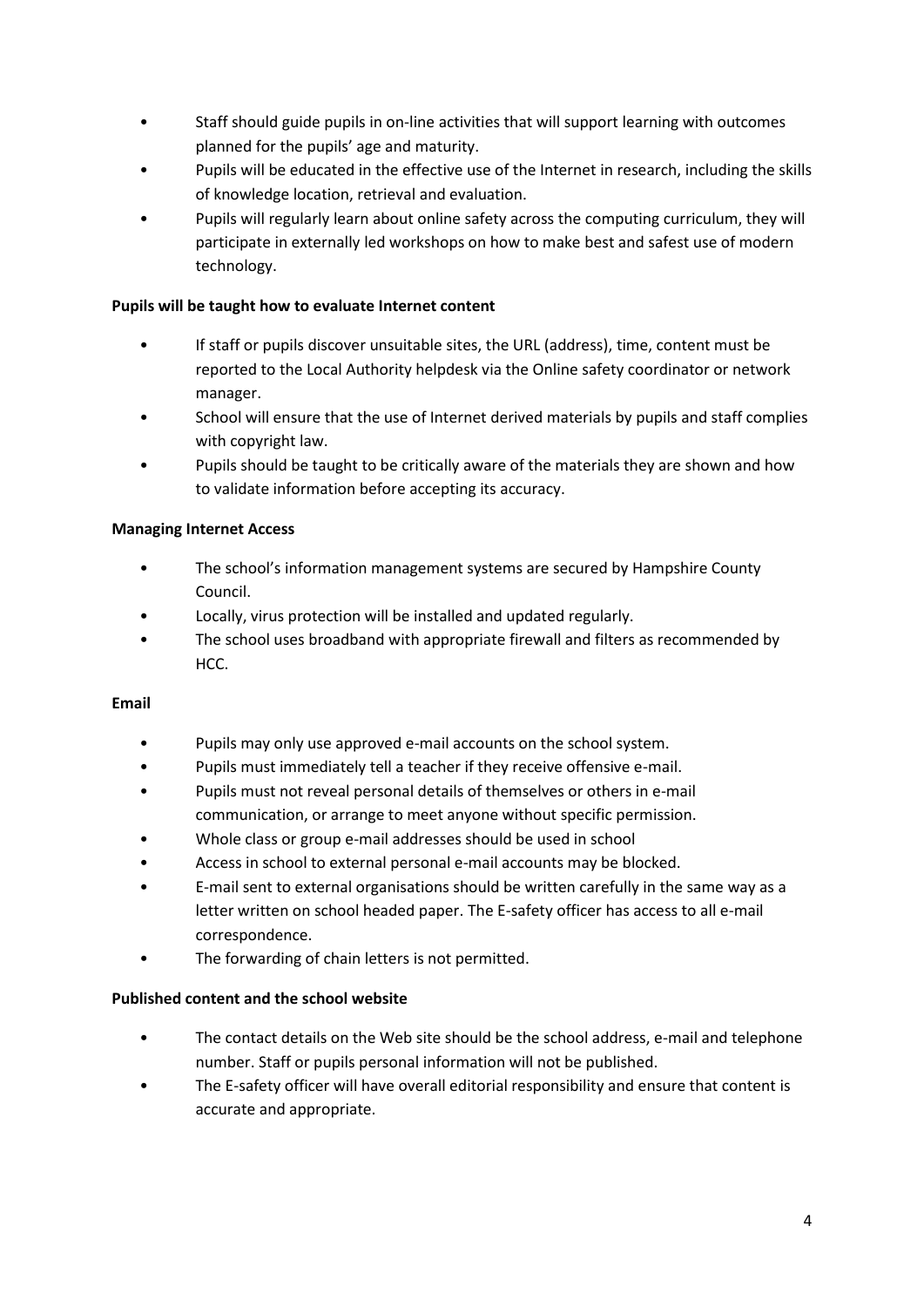# **Publishing pupils' images and work**

- Pupils' full names will not be used anywhere on the website, particularly in association with photographs.
- Written permission will be obtained from parents or carers before photographs of pupils are published on the website.

# **Social Networking**

- Social networking sites and newsgroups will be blocked unless a specific use is approved.
- Pupils will be advised never to give out personal details of any kind which may identify them or their location. Examples would include; real name, address, mobile or landline numbers, school, names of friends, specific interests and clubs etc.
- Pupils and parents will be advised that the use of social network spaces outside school is likely to be inappropriate for primary aged pupils.

#### **Filtering**

- The school will work in partnership with the Service Provider to ensure filtering systems are as effective as possible.
- If staff or pupils discover unsuitable sites, the URL, time and date must be reported to the E-safety Leader.

# **Video Conferencing**

- IP videoconferencing should use the educational broadband network to ensure quality of service and security rather than the Internet.
- Pupils should ask permission from the supervising teacher before making or answering a videoconference call.
- Videoconferencing will be appropriately supervised for the pupils' age.

# **Managing Emerging Technologies**

- Emerging technologies will be examined for educational benefit and a risk assessment will be carried out before use in school is allowed.
- Staff should not use mobile phones to take pictures or videos of children.
- Staff should only use digital cameras which have been provided by the school. Mobile phones are not permitted for use anywhere in school, around the children. This applies to members of staff and other visitors to the school. Mobile phones may only be used in office areas, staffroom etc. The only exception to this is staff taking a mobile phone with them on a school trip/visit outside of school, for use in emergencies only.
- Children who bring mobile phones to school are required to hand them in to the school office staff every morning and devices are collected at home time.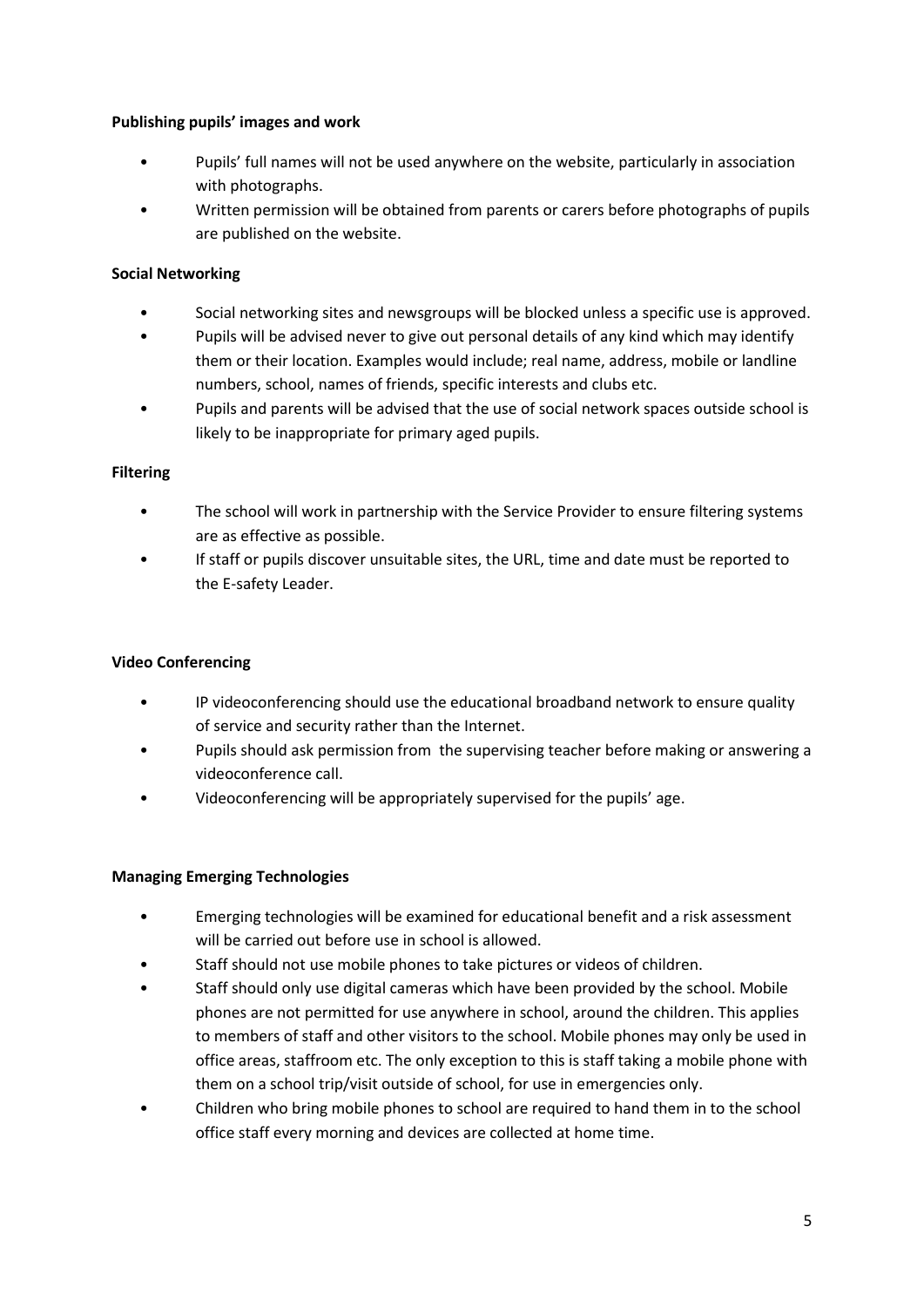# **The Prevent Duty and Online safety**

- All schools have a duty to ensure that children are safe from terrorist and extremist material when accessing the internet in schools. We have an important role to play in equipping children to stay safe on line. Internet safety is integral to our computing curriculum.
- Our staff are aware of the risks posed by online activity of extremists and have a duty to take action if they believe the well -being of any pupil is being compromised.

#### **Protecting Personal Data**

• Personal data will be recorded, processed, transferred and made available according to the Data Protection Act 2018.

#### **Authorising Internet Access**

- The school I.T. Manager will maintain a current record of all staff and pupils who are granted internet access.
- All staff must read and sign the 'Acceptable Use of IT Policy' before using any school IT resources.

#### **Assessing Risks**

- In common with other media such as magazines, books and video, some material via the internet is unsuitable for pupils. The school will take all reasonable precautions to prevent access to inappropriate material. However, due to the international scale and linked Internet content, it is not possible to guarantee that unsuitable material will never appear on a school computer. Neither the school nor Hampshire County Council can accept liability for the material accessed, or any consequences of Internet access.
- The governors and Headteacher will monitor compliance with the E-safety policy

# **Handling E-safety Complaints**

- Complaints of Internet misuse will be dealt with by a senior member of staff.
- Any complaint about staff misuse must be referred to the Head teacher.
- Complaints of a child protection nature must be dealt with in accordance with school child protection procedures.
- Pupils and parents will be informed of the complaints procedure.
- Sanctions may include; informing parents/carers, withdrawal of internet or computer access for a period, notifying the Police.

#### **Communication of Policy**

#### **Pupils**

- Rules for Internet use will be posted in all classrooms.
- Pupils will be informed that Internet use will be monitored.
- Advice on e-safety will be introduced at an age appropriate level to raise the awareness and importance of safe and responsible internet use.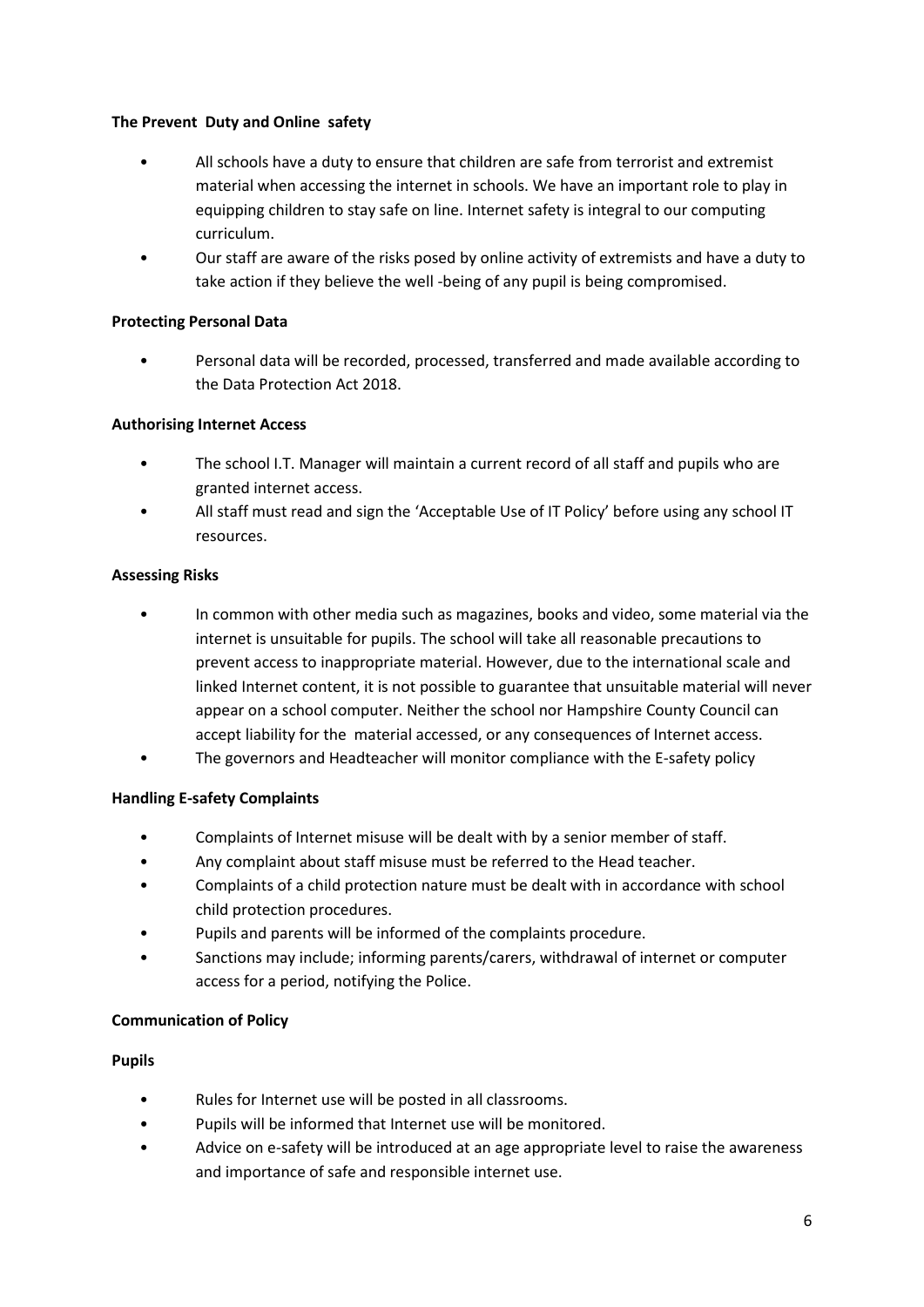# **Staff**

- All staff will be given the School E-safety Policy and its importance explained.
- All staff will be trained in Safeguarding procedures, including elements of e-safety and The Prevent Duty.
- Staff should be aware that Internet traffic can be monitored and traced to the individual user. Discretion and professional conduct is essential.

# **Parents**

- Parents' attention will be drawn to the School E-safety Policy in newsletters and on the school Web site.
- The school will also organise E- safety workshops to support parents' understanding of how to best safeguard their children against potential online dangers.

# **Updated January 2021**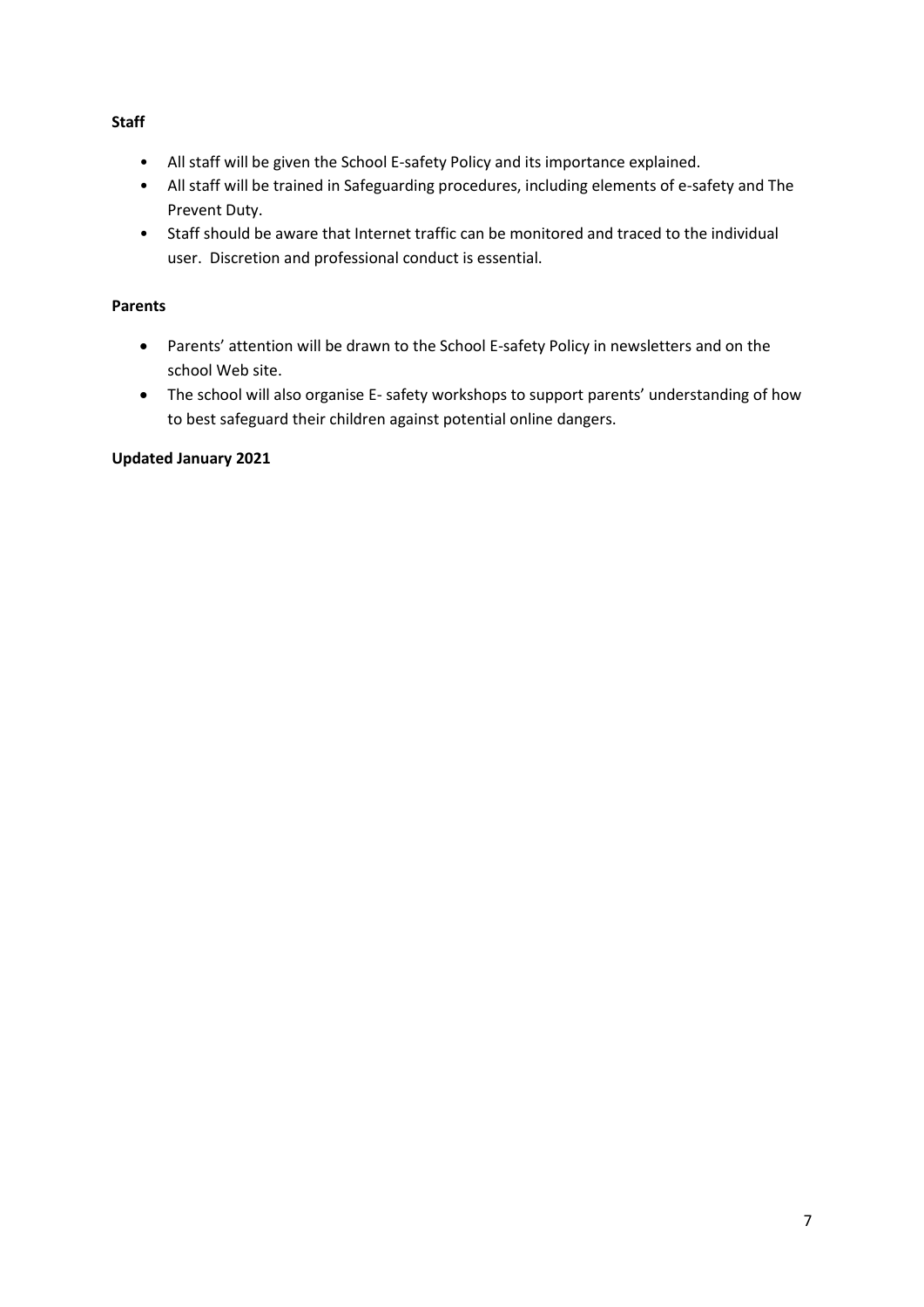#### **Appendix A: Letter to Parents**

### Dear Parents,

At Ashley Junior School we aim to provide a high quality learning environment for your child, using the best resources and equipment available. As part of this aim, we encourage children to make use of the Internet for research work and to extend their learning activities. The Internet allows us to access a wealth of exciting, informative and up-to-the-minute information.

In order to combat the problem of children accessing unsuitable material through the Internet, we use an Internet Service Provider which has been recommended by Hampshire County Council. This Internet Service Provider filters out the material which is unsuitable for children and stops them from being able to view it on the school computers.

We also operate strict rules for using the Internet (see below) and the children are only allowed to access the Internet when being supervised by a member of staff. We also make sure that all the computer screens can be clearly seen by the member of staff at all times and that the children are guided in their searches to ensure that they make safe and profitable use of the Internet.

The Internet is an exciting and stimulating resource which will enhance your child's education. It will also assist us in ensuring that your child develops a good understanding of Information Communication Technology which is so important in today's world.

#### **RULES FOR RESPONSIBLE INTERNET USE**

- We always treat the computer equipment with care and respect.
- We only use the Internet when a teacher has given us permission and they are supervising us.
- We write a Search Plan if we need to look at a lot of web sites.
- We always write on our work where we have got any Internet information from.
- We tell a teacher straight away if we find something unpleasant.
- We never try to find unpleasant material on purpose.
- Our files will be checked by our teachers to make sure we are keeping to the rules
- We only send polite e-mail messages to the people we know at the addresses our teacher gives us.
- We ask a teacher to check our e-mail messages before we send them.
- We do not give our address or 'phone number, or arrange to meet anyone, over the Internet.

#### If we don't keep to the rules:

- We might have to stop using the Internet.
- Our parents might have to be told.

Yours sincerely,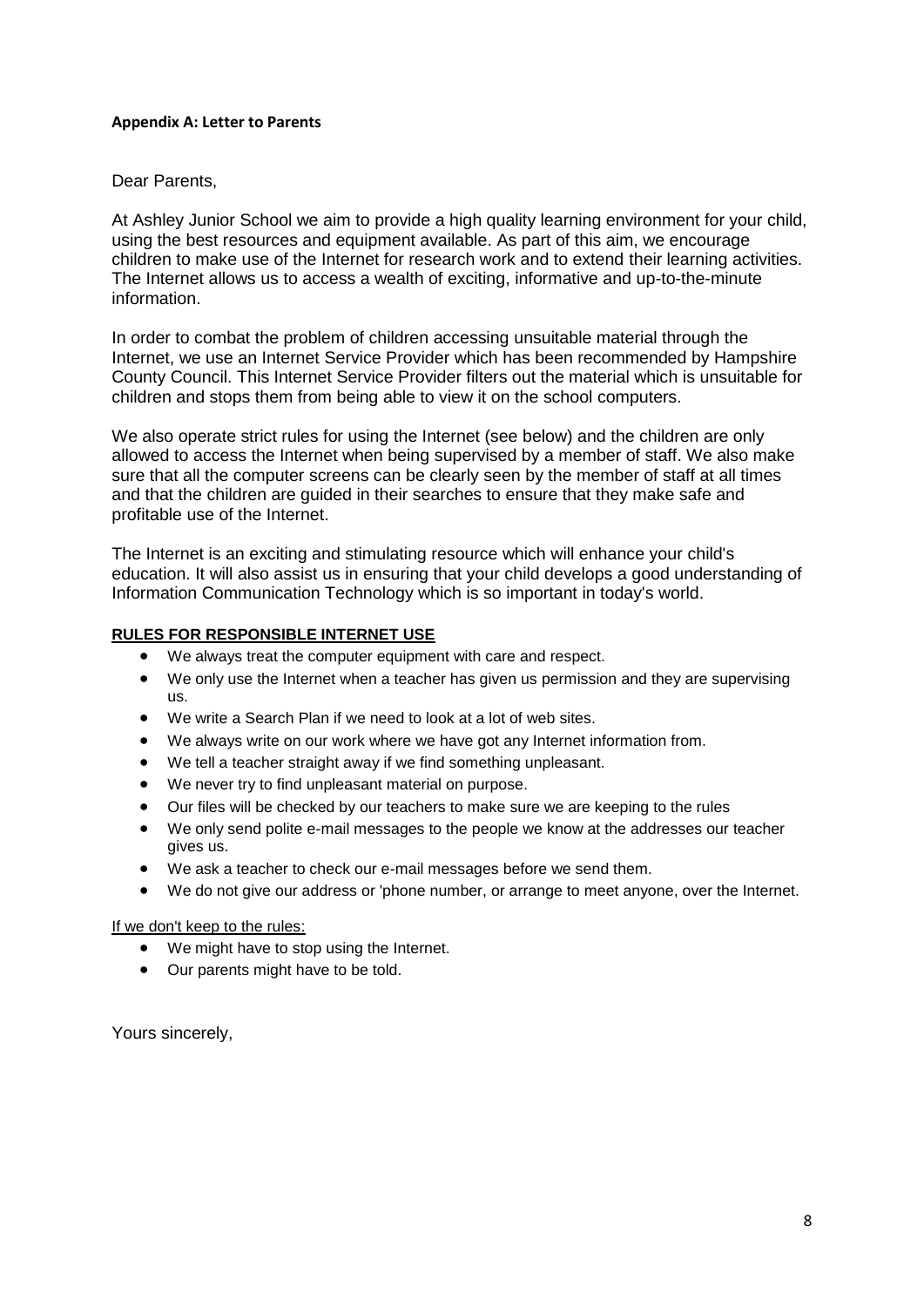# **Appendix B:**

# **Staff Information Systems Code of Conduct**

- To ensure that staff are fully aware of their professional responsibilities when using information systems, they are asked to sign this code of conduct. Staff should consult the school's e-safety policy for further information and clarification.
- The information systems are school property and I understand that it is a criminal offence to use a computer for a purpose not permitted by its owner.
- I will ensure that my information systems use will always be compatible with my professional role.
- I understand that school information systems may not be used for private purposes, without specific permission from the headteacher.
- I understand that the school may monitor my information systems and Internet use to ensure policy compliance.
- I will respect system security and I will not disclose any password or security information to anyone other than an appropriate system manager.
- I will not install any software or hardware without permission.
- I will ensure that personal data is kept secure and is used appropriately, whether in school, taken off the school premises or accessed remotely.
- I will respect copyright and intellectual property rights.
- I will report any incidents of concern regarding children's safety to the school e-safety Leader or the Designated Safeguarding Lead
- I will ensure that any electronic communications with pupils, parents and colleagues are compatible with my professional role.
- I will promote e-safety with pupils in my care and will help them to develop a responsible attitude to system use and to the content they access or create.

The school may exercise its right to monitor the use of the school's information systems, including Internet access, the interception of e-mail and the deletion of inappropriate materials where it believes unauthorised use of the school's information system may be taking place, or thesystem may be being used for criminal purposes or for storing unauthorised or unlawful text, imagery or sound.

**I have read, understood and agree with the Information Systems Code of Conduct.**

**Signed: Print Name:**

**Date:**